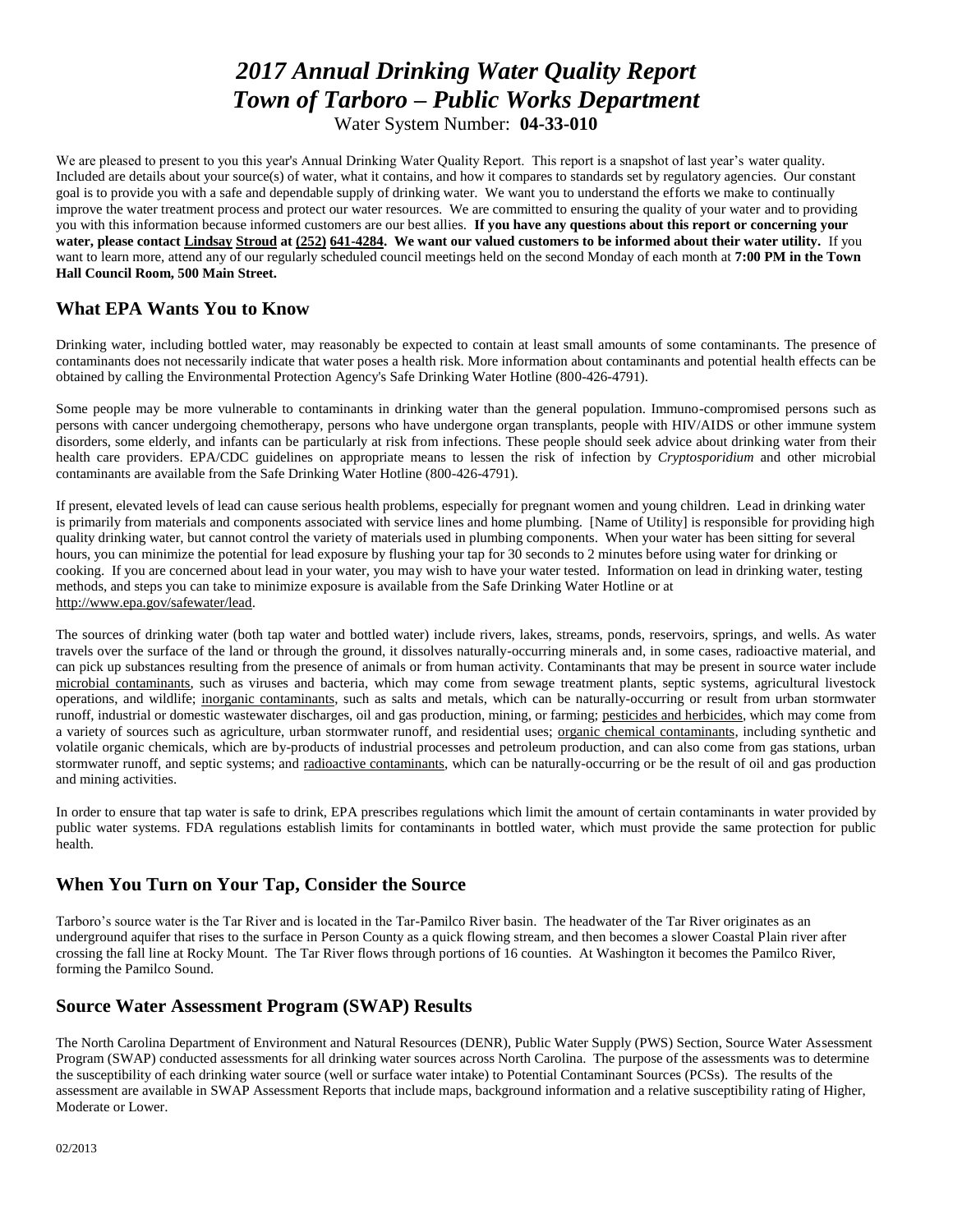The relative susceptibility rating of each source for the Town of Tarboro was determined by combining the contaminant rating (number and location of PCSs within the assessment area) and the inherent vulnerability rating (i.e., characteristics or existing conditions of the well or watershed and its delineated assessment area). The assessment findings are summarized in the table below:

#### **Susceptibility of Sources to Potential Contaminant Sources (PCSs)**

| <b>Source Name</b> | <b>Susceptibility Rating</b> | <b>SWAP Report Date</b> |
|--------------------|------------------------------|-------------------------|
| Tar River          | Higher                       | Sept 1, 2017            |

The complete SWAP Assessment report for [SYSTEM NAME] may be viewed on the Web at: [www.ncwater.org/pws/swap.](http://www.ncwater.org/pws/swap) Note that because SWAP results and reports are periodically updated by the PWS Section, the results available on this web site may differ from the results that were available at the time this CCR was prepared. If you are unable to access your SWAP report on the web, you may mail a written request for a printed copy to: Source Water Assessment Program – Report Request, 1634 Mail Service Center, Raleigh, NC 27699-1634, or email requests to swap@ncdenr.gov. Please indicate your system name, number, and provide your name, mailing address and phone number. If you have any questions about the SWAP report please contact the Source Water Assessment staff by phone at 919-707-9098.

It is important to understand that a susceptibility rating of "higher" does not imply poor water quality, only the system's potential to become contaminated by PCSs in the assessment area.

# **Violations that Your Water System Received for the Report Year**

# **NOTICE TO THE PUBLIC**

# **IMPORTANT INFORMATION ABOUT YOUR DRINKING WATER**

**Violation Awareness Date: October 25, 2017**

*We are required to monitor your drinking water for specific contaminants on a regular basis. Results of regular monitoring are an indicator of whether or not our drinking water meets health standards. During the compliance period specified in the table below, we did not complete monitoring and testing for the contaminants listed and therefore cannot be sure of the quality of your drinking water during that time.* 

| <b>CONTAMINANT GROUP**</b>                                              | <b>FACILITY ID NO./</b><br><b>SAMPLE POINT ID</b> | <b>COMPLIANCE PERIOD</b><br><b>BEGIN DATE</b> | <b>NUMBER OF SAMPLES/</b><br><b>SAMPLING FREQUENCY</b> | <b>WHEN SAMPLES WERE</b><br><b>TAKEN</b><br>(Returned to Compliance) |
|-------------------------------------------------------------------------|---------------------------------------------------|-----------------------------------------------|--------------------------------------------------------|----------------------------------------------------------------------|
| <b>IDISINFECTION</b><br><b>IBYPRODUCTS</b><br><b>IPRECURSORS (DBPP)</b> | IS01 & WT1                                        | 9/1/2017                                      | 12 - MONTHLY                                           | 10/2/2017                                                            |
|                                                                         |                                                   |                                               |                                                        |                                                                      |

**(HAA5)- Haloacetic Acids** - include Monochloroacetic Acid, Dichloroacetic Acid, Trichloroacetic Acid, Monobromoacetic Acid, Dibromoacetic Acid. **(TTHM)** - **Total Trihalomethanes -** include Chloroform, Bromoform, Bromodichloromethane, and Dibromochloromethane.

**What should I do?** There is nothing you need to do at this time**.**

**What is being done?** The samples were taken one week late due to key personnel being unable to come in to work. Sampling dates and procedures have been updated and posted to allow sampling by any employee.

*Please share this information with all the other people who drink this water, especially those who may not have received this notice directly (for example, people in apartments, nursing homes, schools, and businesses). You can do this by posting this notice in a public place or distributing copies by hand or mail.*

For more information about this violation, please contact the responsible person listed in the first paragraph of this report.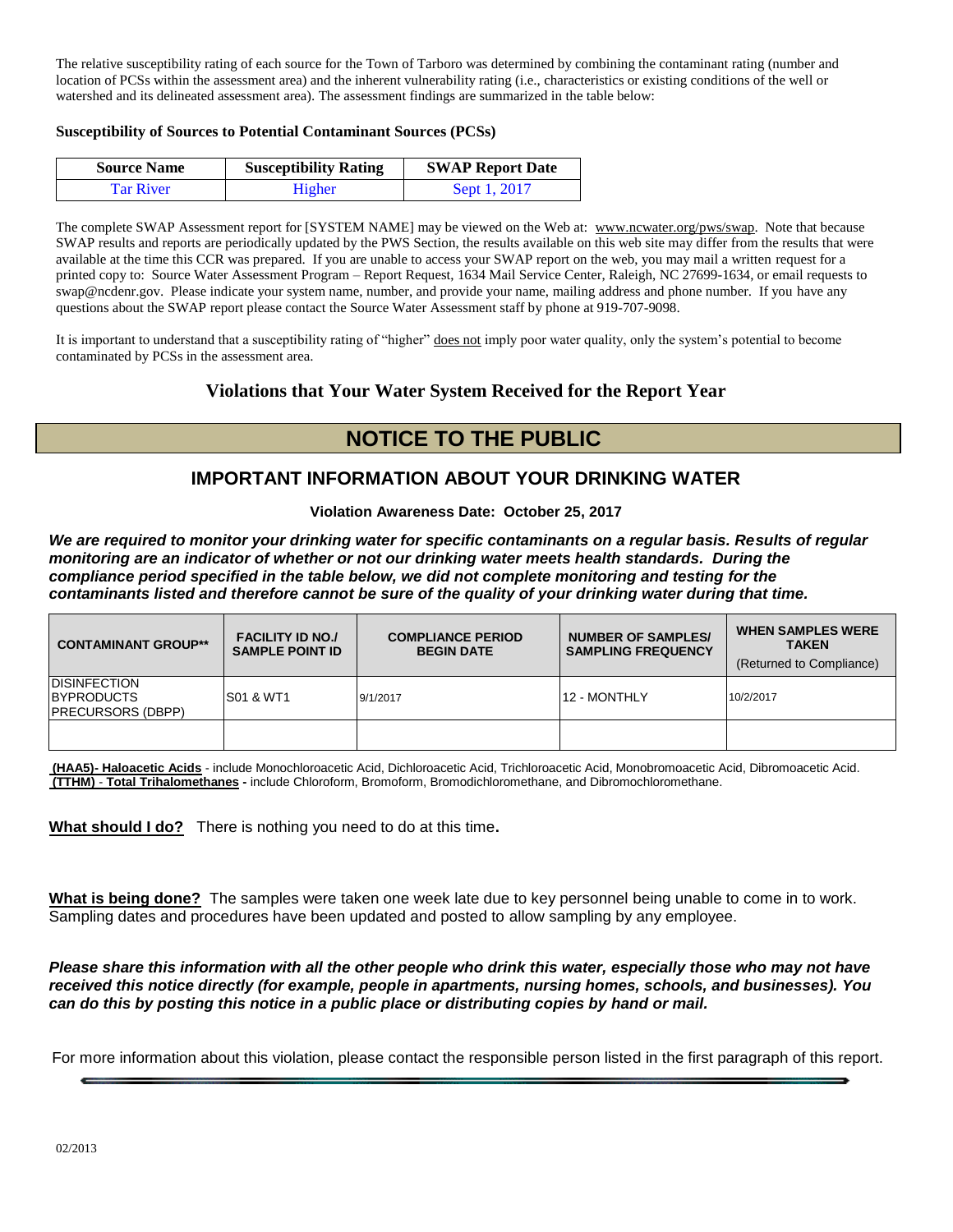# **Water Quality Data Tables of Detected Contaminants**

We routinely monitor for over 150 contaminants in your drinking water according to Federal and State laws. The table below lists all the drinking water contaminants that we detected in the last round of sampling for the particular contaminant group. The presence of contaminants does not necessarily indicate that water poses a health risk. **Unless otherwise noted, the data presented in this table is from testing done January 1 through December 31, (2017).** The EPA and the State allow us to monitor for certain contaminants less than once per year because the concentrations of these contaminants are not expected to vary significantly from year to year. Some of the data, though representative of the water quality, is more than one year old.

Unregulated contaminants are those for which EPA has not established drinking water standards. The purpose of unregulated contaminant monitoring is to assist EPA in determining the occurrence of unregulated contaminants in drinking water and whether future regulations are warranted.

### **Important Drinking Water Definitions:**

*Not-Applicable (N/A)* – Information not applicable/not required for that particular water system or for that particular rule.

*Non-Detects (ND)* - Laboratory analysis indicates that the contaminant is not present at the level of detection set for the particular methodology used.

*Parts per million (ppm) or Milligrams per liter (mg/L)* - One part per million corresponds to one minute in two years or a single penny in \$10,000.

*Parts per billion (ppb) or Micrograms per liter (ug/L)* - One part per billion corresponds to one minute in 2,000 years, or a single penny in \$10,000,000.

*Picocuries per liter (pCi/L)* - Picocuries per liter is a measure of the radioactivity in water.

*Nephelometric Turbidity Unit (NTU)* - Nephelometric turbidity unit is a measure of the clarity of water. Turbidity in excess of 5 NTU is just noticeable to the average person.

*Action Level (AL) -* The concentration of a contaminant which, if exceeded, triggers treatment or other requirements which a water system must follow.

*Treatment Technique (TT)* **-** A required process intended to reduce the level of a contaminant in drinking water.

*Maximum Contaminant Level (MCL)* - The highest level of a contaminant that is allowed in drinking water. MCLs are set as close to the MCLGs as feasible using the best available treatment technology.

*Maximum Contaminant Level Goal (MCLG)* - The level of a contaminant in drinking water below which there is no known or expected risk to health. MCLGs allow for a margin of safety.

# **Tables of Detected Contaminants**

#### **Microbiological Contaminants in the Distribution System -** For systems that collect *less than 40* samples per month)

| Contaminant (units)                                | <b>MCL</b><br>Violation<br>Y/N | Your<br>Water | MCLG | MCL.                                                                                                                                                                                 | Likely Source of Contamination       |
|----------------------------------------------------|--------------------------------|---------------|------|--------------------------------------------------------------------------------------------------------------------------------------------------------------------------------------|--------------------------------------|
| Total Coliform Bacteria<br>(presence or absence)   | N                              | $\theta$      |      | one positive monthly sample                                                                                                                                                          | Naturally present in the environment |
| Fecal Coliform or E. coli<br>(presence or absence) | N                              | $\theta$      |      | (Note: The MCL is exceeded)<br>$\Omega$<br>if a routine sample and repeat<br>sample are total coliform<br>positive, and one is also fecal<br>coliform or $E$ . <i>coli</i> positive) | Human and animal fecal waste         |

#### **Turbidity\***

| Contaminant (units)                                                                       | Treatment<br>Technique<br>(TT)<br>Violation<br>Y/N | Your Water | Treatment Technique (TT)<br>Violation if:                          | Likely Source of Contamination |
|-------------------------------------------------------------------------------------------|----------------------------------------------------|------------|--------------------------------------------------------------------|--------------------------------|
| Turbidity (NTU) - Highest single<br>turbidity measurement                                 | N                                                  | 0.171 NTU  | Turbidity $>1$ NTU                                                 |                                |
| Turbidity (NTU) - Lowest monthly<br>percentage (%) of samples meeting<br>turbidity limits | N                                                  | 100 %      | Less than 95% of monthly turbidity<br>measurements are $< 0.3$ NTU | Soil runoff                    |

 \* Turbidity is a measure of the cloudiness of the water. We monitor it because it is a good indicator of the effectiveness of our filtration system. The turbidity rule requires that 95% or more of the monthly samples must be less than or equal to 0.3 NTU.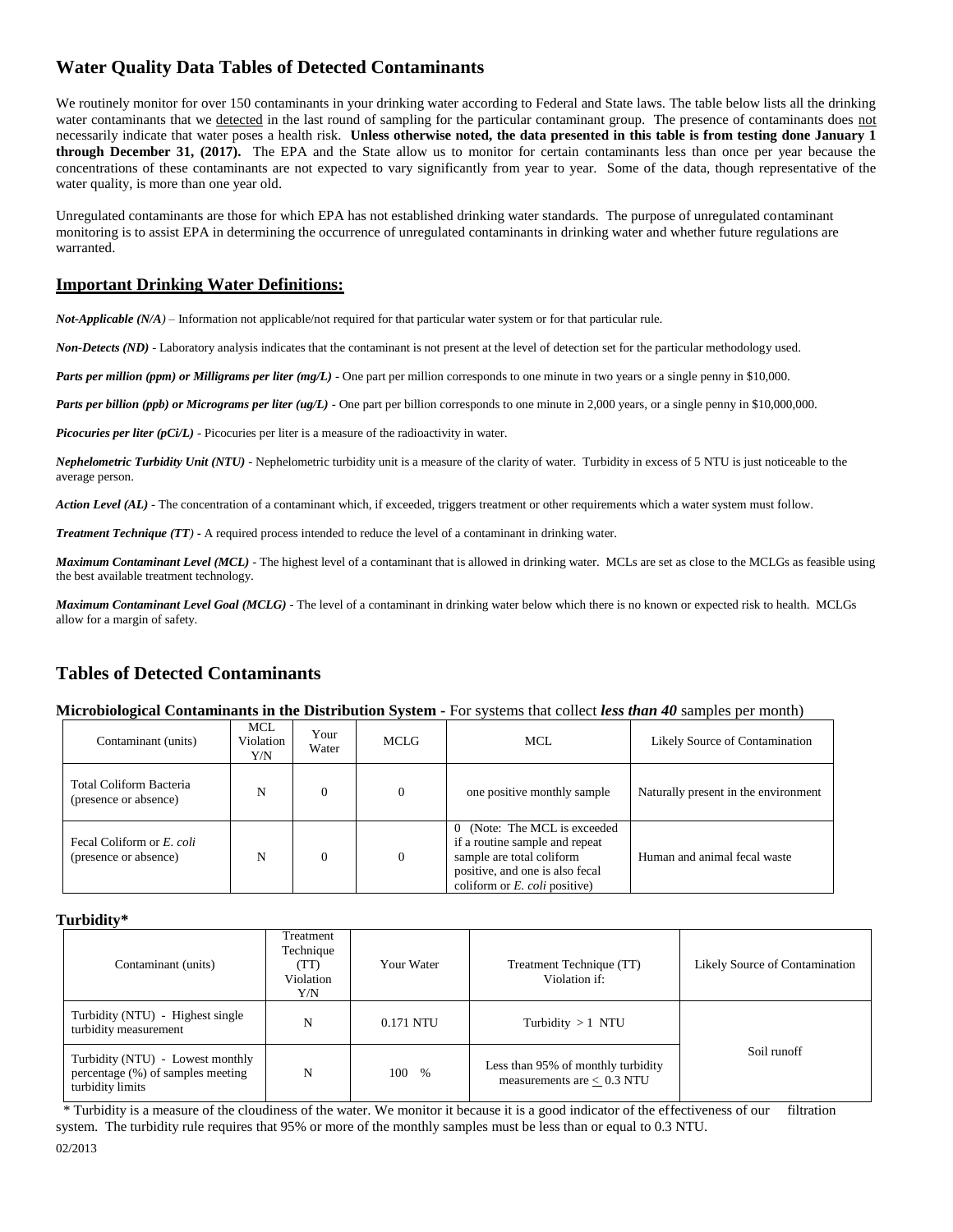#### **Inorganic Contaminants**

| Contaminant (units) | Sample<br>Date | MCL<br>Violation<br>Y/N | Your<br>Water | Range<br>High<br>Low | <b>MCLG</b> | <b>MCL</b> | Likely Source of Contamination                                                                                                  |
|---------------------|----------------|-------------------------|---------------|----------------------|-------------|------------|---------------------------------------------------------------------------------------------------------------------------------|
| Fluoride (ppm)      | 11/28/17       |                         | 0.89          | $0.13 - 1.24$        |             |            | Erosion of natural deposits; water additive<br>which promotes strong teeth; discharge<br>from fertilizer and aluminum factories |

### **Nitrate/Nitrite Contaminants**

| Contaminant (units)         | <b>MCL</b><br>Violation<br>Y/N | Your<br>Water | Range<br>High<br>Low | <b>MCLG</b> | MCL. | Likely Source of Contamination                                                                    |
|-----------------------------|--------------------------------|---------------|----------------------|-------------|------|---------------------------------------------------------------------------------------------------|
| Nitrate (as Nitrogen) (ppm) | N                              | ND.           | N/A                  | 10          | 10   | Runoff from fertilizer use; leaching from<br>septic tanks, sewage; erosion of natural<br>deposits |
| Nitrite (as Nitrogen) (ppm) | N                              | ND.           | N/A                  |             |      | Runoff from fertilizer use; leaching from<br>septic tanks, sewage; erosion of natural<br>deposits |

### **Unregulated Inorganic Contaminants**

| Contaminant (units) | Sample<br>Date | Your<br>Water | Range<br>High<br>Low | Secondary<br>MCL |
|---------------------|----------------|---------------|----------------------|------------------|
| Sulfate (ppm)       | 12/13/17       | 33.1          | N/A                  | 250              |

### **Synthetic Organic Chemical (SOC) Contaminants Including Pesticides and Herbicides**

| Contaminant (units) | Sample<br>Date | MCL<br>Violation<br>Y/N | Your<br>Water | Range<br>High<br>Low | <b>MCLG</b> | MCL | Likely Source of Contamination          |
|---------------------|----------------|-------------------------|---------------|----------------------|-------------|-----|-----------------------------------------|
| Atrazine (ppb)      | 12/20/17       | N                       | 0.00013       | N/A                  |             |     | Runoff from herbicide used on row crops |
| Simazine (ppb)      | 12/20/17       | N                       | 0.00012       | N/A                  |             | 4   | Herbicide runoff                        |

### **Lead and Copper Contaminants**

| Contaminant (units)                           | Sample<br>Date | Your<br>Water | $#$ of sites<br>found above<br>the AL | MCLG | AL         | Likely Source of Contamination                                          |
|-----------------------------------------------|----------------|---------------|---------------------------------------|------|------------|-------------------------------------------------------------------------|
| Copper (ppm)<br>(90 <sup>th</sup> percentile) | 8/18/15        | 0.116         |                                       | 1.3  | $AI = 1.3$ | Corrosion of household plumbing<br>systems; erosion of natural deposits |
| Lead (ppb)<br>$(90th percentile)$             | 8/8/15         | ND.           |                                       |      | $AL=15$    | Corrosion of household plumbing<br>systems, erosion of natural deposits |

#### **Radioactive Contaminants**

| Contaminant (units)      | Sample<br>Date | MCL<br>Violation<br>Y/N | Your<br>Water | <b>MCLG</b> | MCL | Likely Source of Contamination |
|--------------------------|----------------|-------------------------|---------------|-------------|-----|--------------------------------|
| Alpha emitters $(pCi/L)$ | 7/26/17        |                         |               |             |     | Erosion of natural deposits    |

### **Total Organic Carbon (TOC)**

| Contaminant (units)                                             | TT<br>Violation<br>Y/N | Your Water<br>(RAA<br>Removal<br>Ratio) | Range<br>Monthly<br>Removal<br>Ratio<br>Low - High | MCLG | TT | Likely Source of<br>Contamination       | Compliance Method<br>(Step 1 or $ACC#$ ) |
|-----------------------------------------------------------------|------------------------|-----------------------------------------|----------------------------------------------------|------|----|-----------------------------------------|------------------------------------------|
| <b>Total Organic Carbon</b><br>(removal ratio)<br>(TOC)-TREATED | N                      | 1.37                                    | $1.1 - 1.52$                                       | N/A  | TT | Naturally present in the<br>environment | Step 1                                   |